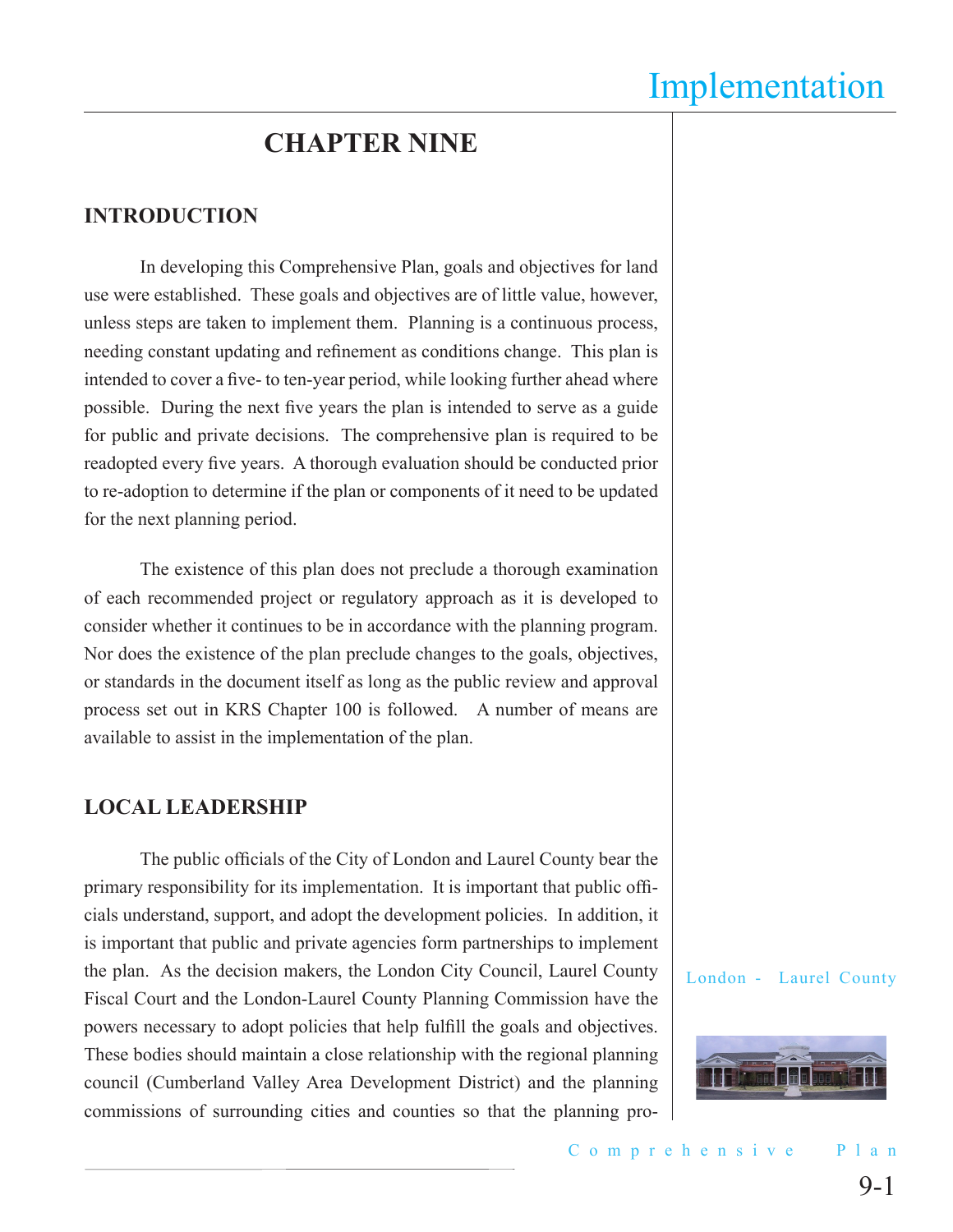cess is properly coordinated. Because of their statutory role in planning and development review, the planning commission and its staff possess special expertise as well as an overview of development issues and needs within the community. If properly utilized by local elected officials, the planning commission is very well positioned to act both as policy advisor and enforcer of local development policies. In addition, the public should be kept informed of community development plans to solicit input and support for the program.

In addition, other local agencies contribute to implementation of the comprehensive plan through the development and implementation of their own plans. For example, it is recommended that a comprehensive parks and recreation guide and master plan be developed for Laurel County with input from local recreation providers such as the City of London, Laurel County and local schools.

## **SUBDIVISION REGULATIONS**

The subdivision of land is the initial step in the process of building a community. Subdivision regulations are locally adopted regulations that serve to govern the conversion of raw land into building sites. The quality of subdivisions and the standards that are built into them determine the overall form and character of a community. Once land has been divided into blocks and lots, streets built, and utilities installed, a development pattern is permanently established and unlikely to be changed. For generations to come, the entire community and the individuals who live in the subdivision will be influenced by the quality and character of the subdivision design. Therefore, subdivision regulations applied in advance of development provide a community with its only opportunity to ensure that its new neighborhoods are properly designed and that they enhance the quality of life for residents.

Subdivision regulations play a crucial role in establishing development standards for new development. Good standards help assure effective traffic patterns, adequate streets, adequate water pressure for domestic use and fire fighting capacity, adequate provision of wastewater treatment, storm water drainage, appropriate spacing between buildings and between streets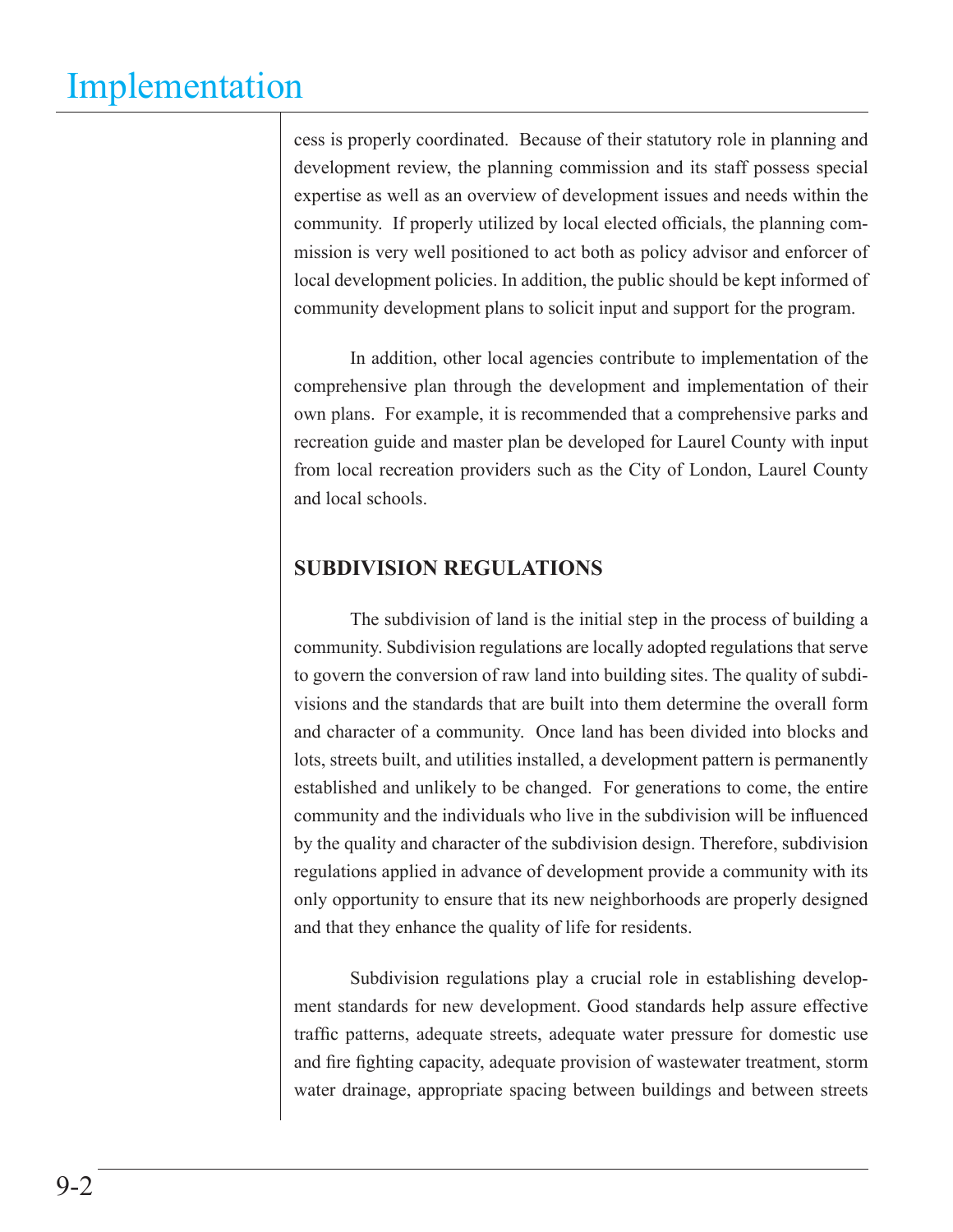and buildings, adequate recreational facilities, and an aesthetically pleasing environment.

It is recommended that the subdivision regulations be reviewed and updated as necessary after final adoption of the comprehensive plan. Particular areas of concern are requirements for storm water retention facilities and requirements for developments to connect to the sanitary sewer system. In addition, it is important that the planning commission uniformly and regularly enforce these regulations. Without enforcement, the regulations have no merit and begin to lose meaning as precedents of non-conformance are established. In addition to regular enforcement, it is also recommended that subdivision and site improvements be inspected regularly in order to ensure that all improvements are being installed in accordance with the subdivision regulations and approved plans.

Other areas that should be reviewed are the implementation of access management techniques, landscaping, buffering, tree planting and protection requirements to ensure that all new developments are aesthetically pleasing. Minimum standards for the creation of open space, greenway corridors and the inclusion of bike paths, walking trails and sidewalks in developments should also be considered.

## **ZONING ORDINANCES**

The zoning ordinance is considered to be one of the principal tools for implementing the land use plan. Zoning generally divides the community into exclusive use districts - agricultural, residential, commercial, and industrial - specifying the particular uses that will be allowed in each district. Standards are then set for each district. For example, these standards regulate permitted uses, density of population and structures, lot sizes, percent coverage of lots by buildings, building setbacks and off-street parking. The theory behind separation of uses through zoning is the protection of property values by preventing incompatible uses from locating next to one another.

Alternate approaches to strict use separation are also available. Performance standards may be developed to regulate permissible impacts of

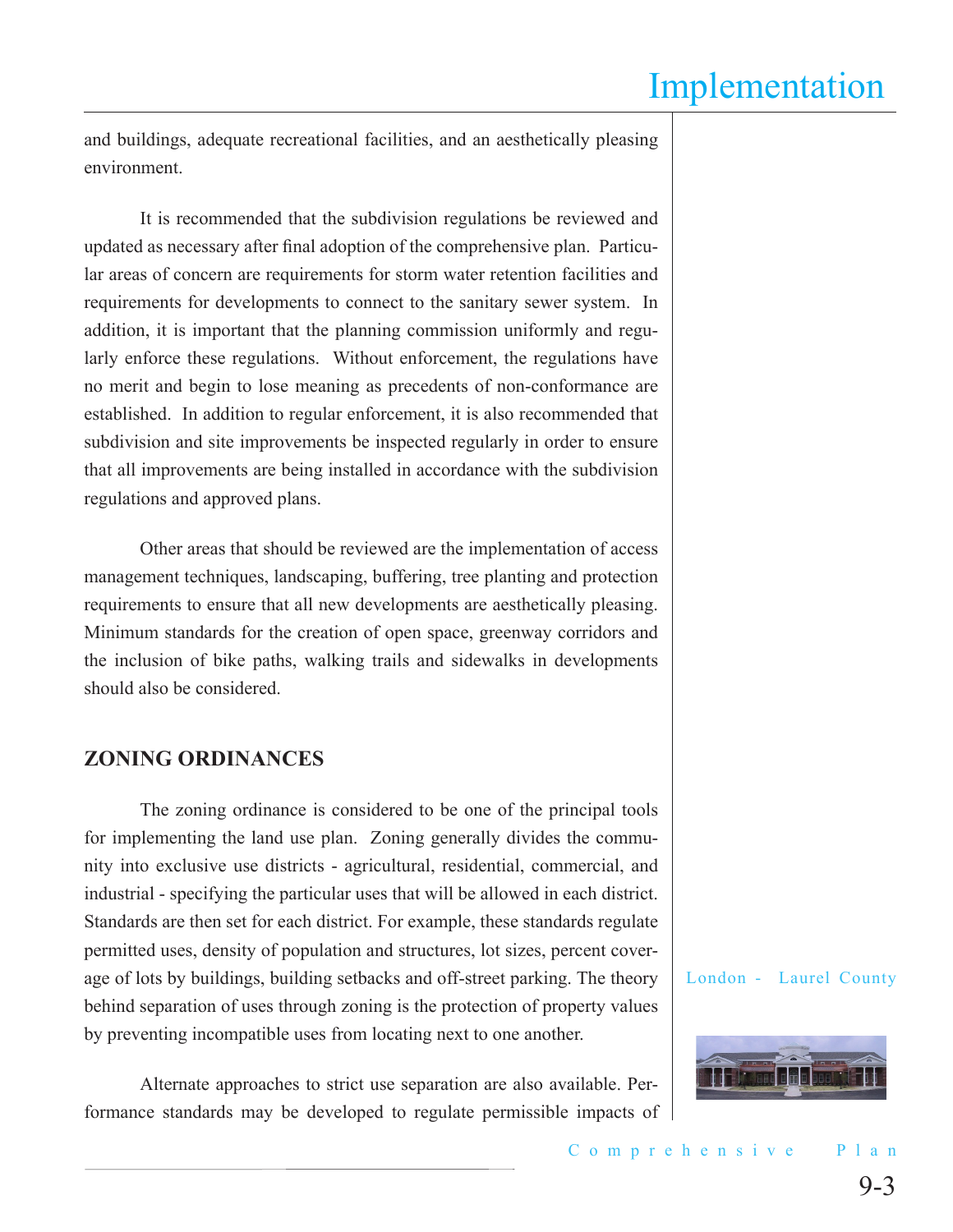each land use on neighboring uses and on community services. In theory this would allow any mix of land uses within an area as long as negative impacts on neighboring uses could be controlled. Some of the methods that could be required to control potentially negative impacts could include buffering along property boundaries, special sound proofing of structures and altering traffic patterns on site.

A combination of the above approaches is also possible. Such an approach could include a separation of uses into broad categories, such as residential, commercial, industrial, and agricultural. Within these broad categories, standards could be provided to determine the appropriate type or density of development based on site factors (for example, soils, slope, and drainage characteristics), compatibility with neighboring uses, and availability of needed services (for example, road capacity, availability of central water or sewer, and school capacity).

Upon final adoption of the comprehensive plan, it is recommended that the City of London's zoning ordinance and zoning map be updated. The current city development regulation includes subdivision regulations in addition to zoning. The subdivision regulations should be removed from the ordinance as, in accordance with KRS 100, they are established by the planning commission and should not be city ordinance. The City of London Zoning Ordinance needs a comprehensive review as portions are outdated and modifications are needed to implement the comprehensive plan. Specific areas to consider are zoning designations for big box retailers which include design standards, landscaping requirements, regulations for public/semi-public uses and review for consistency with recent changes to KRS 100 such as compatibility standards for manufactured homes (KRS 100.348).

The City of London official zoning map located in the building inspector's office is outdated and inaccessible. Recent annexations and zone changes over the last ten years are not reflected on the map. Figure 9-1 is an unofficial zoning map of the City of London complied as a planning tool for the comprehensive plan. It is not the city's official zoning map. The London Building Inspector should be contacted for official zoning information. It is recommended that a new zoning map be developed using Geographic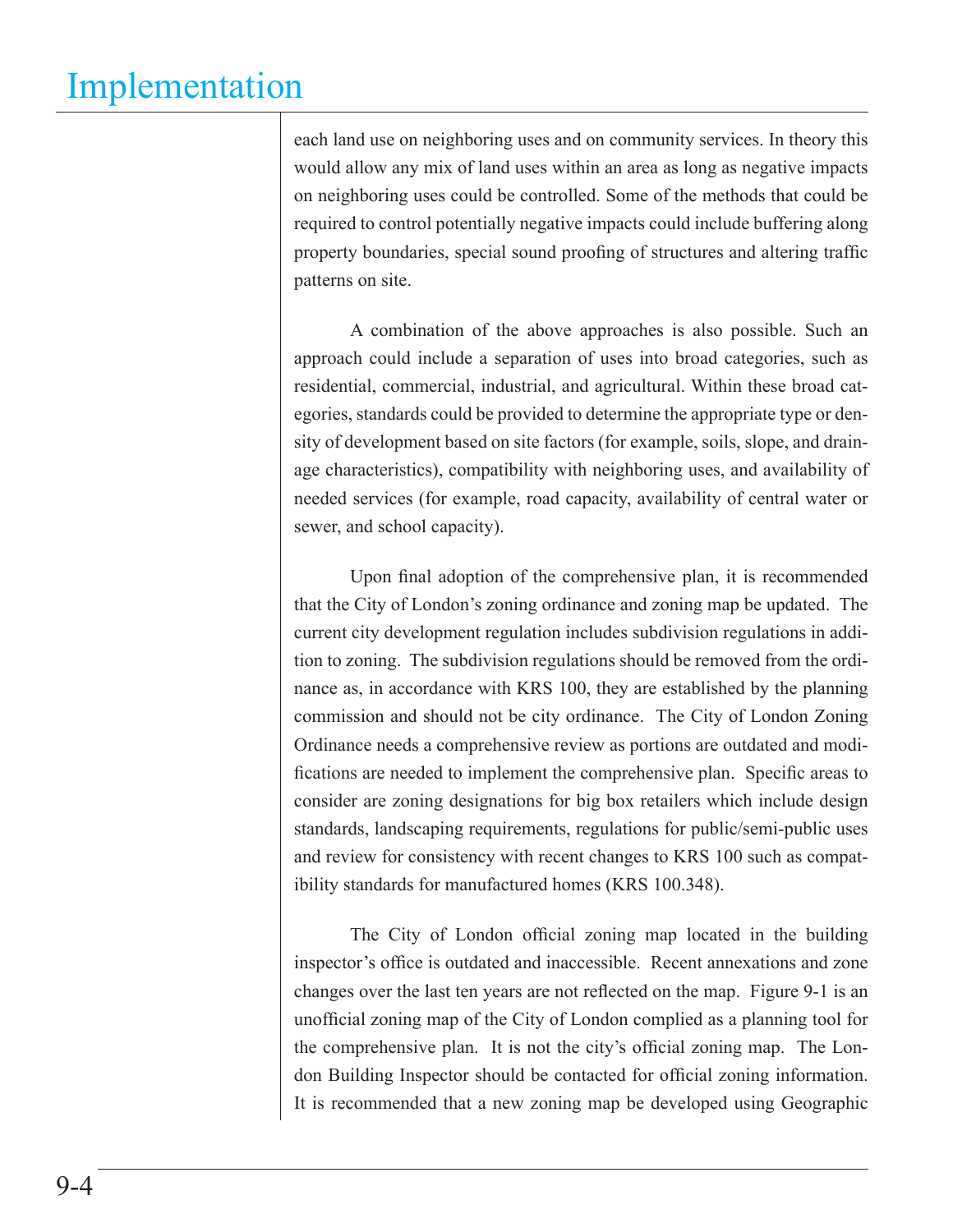Information Systems (GIS) so that zoning information can be established and maintained on each parcel of land.

It is recommended that zoning regulations be established for the unincorporated areas of Laurel County. Establishing zoning regulations in an area that has not had them in the past can be take time as it is necessary to educate both local officials and the general public about planning and zoning as part of the process. It is important to take time to develop regulations which are specific to the needs of the community. It is recommended that in addition to the planning commission, members of the public and the fiscal court be directly involved in the process of developing regulations for the county to insure support for the regulations which must be adopted by ordinance of the fiscal court.

## **SITE PLAN REVIEW**

An important element of any zoning or development regulation ordinance is site plan review. While zoning specifies permitted uses of land, site plan review is the means by which the quality of new development is protected through evaluation of the proposed layout and design. It is also the means by which potentially negative impacts on neighboring uses are controlled. Where more intense uses abut less intense uses, for example a neighborhood shopping center next to a residential area, site plan review is the appropriate tool to evaluate potential noise and traffic impacts. The importance of a professional review of site plans should therefore not be underestimated. It is recommended that the Planning Commission review their current site plan review procedures to determine if additional coordination with other agencies is warranted.

## **CODE ENFORCEMENT**

Codes are governmental requirements placed on private uses of land to protect the occupants from the hazards of living and working in unsound, unhealthy, or otherwise dangerous structures or conditions. Building, plumbing, electrical and fire codes provide minimum standards for the construction

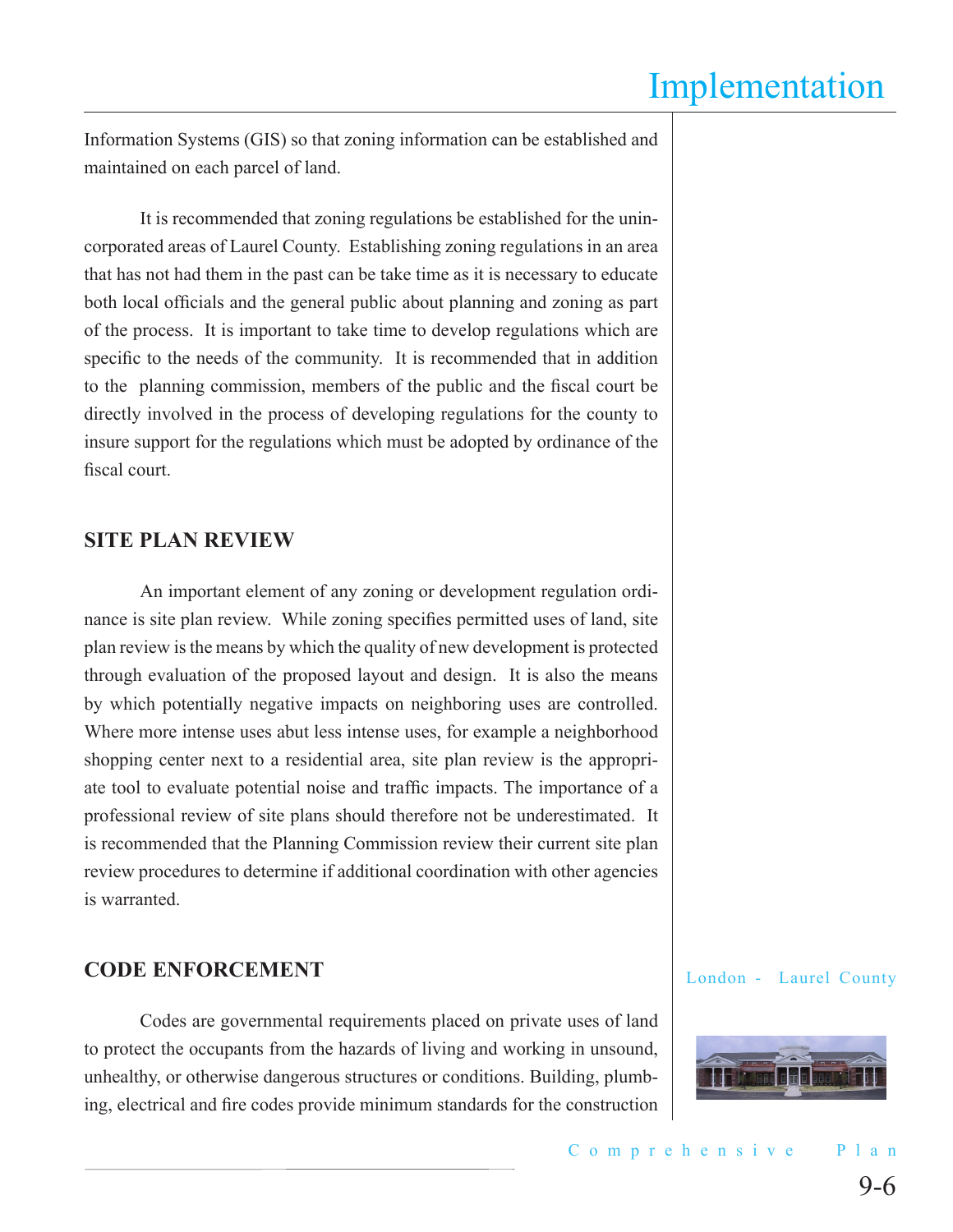of both new buildings and the alteration of existing structures. A property maintenance code requires existing dwellings to be maintained in a safe and sanitary manner. Structures that are considered unfit for human habitation may be condemned and removed. Other regulations, such as health department regulations, provide minimum standards for onsite septic installations. In order for these codes to be effective an inspection system must be maintained with qualified inspectors enforcing the regulations in the code. Inspectors may be local employees or may serve several communities in a region on a contractual basis.

For the City of London, it is recommended that improvements to the building inspection program be made. A database of permit and inspection information should be developed and maintained by the building inspector. Such a system would include the type of permit issued (single family, duplex, commercial etc.), the number and size of units, estimated construction costs, date permit was issued, inspection dates and date certificate of occupancy was issued. A permit tracking system does not have to be expensive or complex. A spreadsheet can be used to track building permit information.

It is recommended that a residential building inspection program be established for the unincorporated areas of Laurel County. A building inspection program insures that the structures being built in the county are in compliance with Kentucky Residential Code and that residents are getting homes which are safe, structurally sound and energy efficient. It is also recommended that a code enforcement ordinance and solid waste management ordinance be adopted and enforced by the county to address unsafe dilapidated structures, junk vehicles, littering and other conditions causing blighted conditions in the county.

### **ROAD MANAGEMENT PLAN**

The implementation of many of the recommended highway improvements in Laurel County is dependent primarily on the Kentucky Transportation Cabinet, Department of Highways. However, much responsibility rests on the local units of government. Local agencies must work among themselves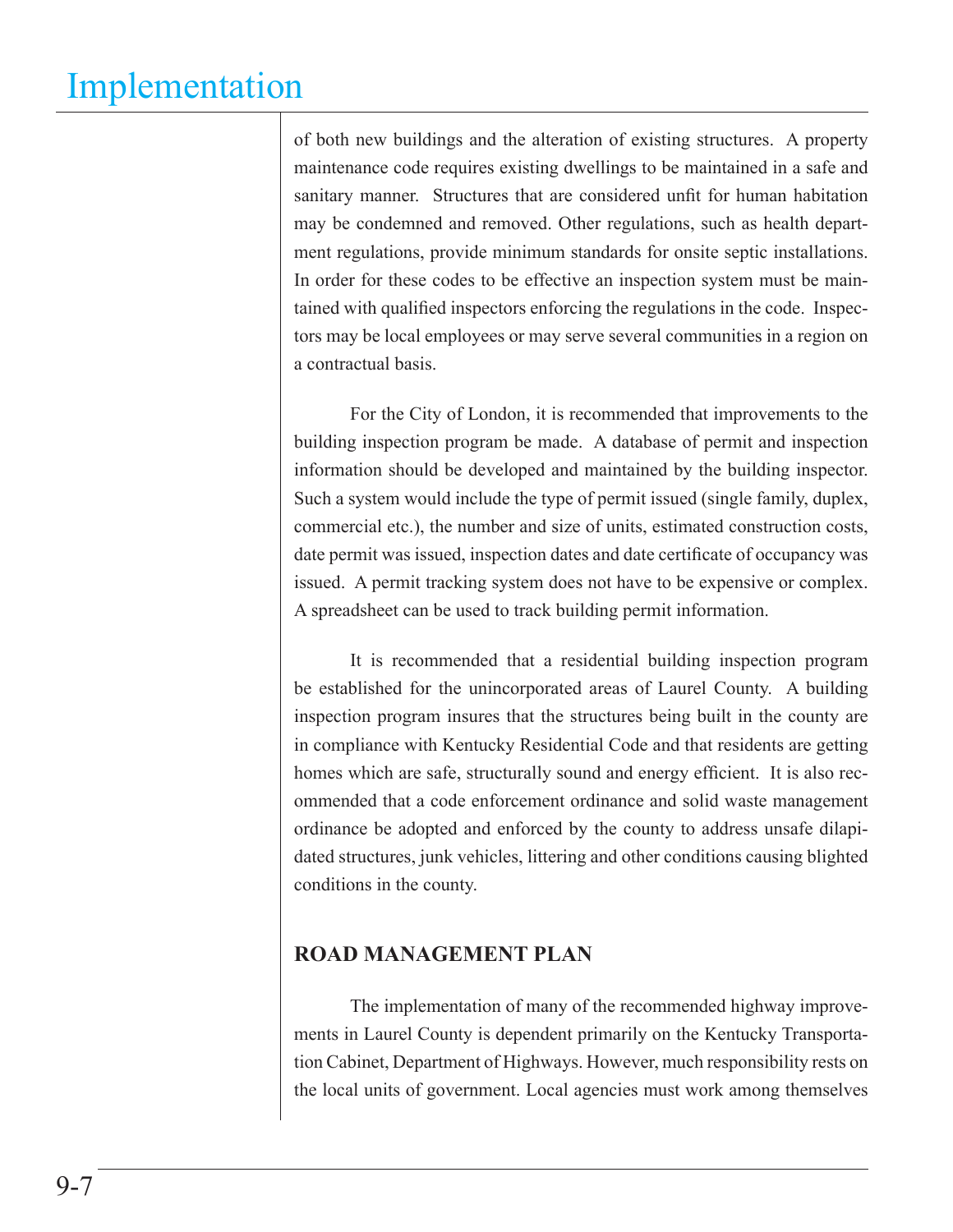and with the Department of Highways to resolve differences with respect to location and features of particular road improvements. Local groups and agencies must actively support highway improvements in their area. They must also be prepared, when required, to provide rights-of-way, for example. Local groups also have the responsibility of helping to maintain the trafficcarrying capacity of major streets and roads by developing good local land use planning practices, subdivision regulations, and zoning ordinances. It is recommended that a pedestrian and bikeway plan be developed for all of Laurel County as the Transportation Cabinet does not generally provide such facilities unless they are part of a local plan.

Roads not maintained by the Kentucky Department of Highways are maintained by the fiscal court or the city. The responsibility for making improvements to these roads also rests with local agencies. It is important that a systematic method of inventorying conditions on these roads and scheduling needed maintenance and improvements be established in the form of county and city road management plans. Scheduling should be based on established criteria, such as volume of traffic, severity of need, and the like. In addition, the plan should be integrated into a multi-year capital improvements program for the county and cities. It is recommended that the city and county conduct and maintain an inventory of the structural condition of streets and roads and develop a specific long term maintenance and improvement plan. Scheduled road improvements should also be coordinated with needed utility improvements in order to maximize efficiency and lower infrastructure improvement costs.

### **PUBLIC IMPROVEMENTS PROGRAM AND CAPITAL BUDGET**

A capital improvements budget is the method used by governmental units for scheduling the financing of a public improvements program which can be realized during a definite period of time, normally five to six years, on a systematic basis. This budget contains detailed improvement proposals including cost estimates. It should also be carefully coordinated with the financial resources and debt service structures of the community.

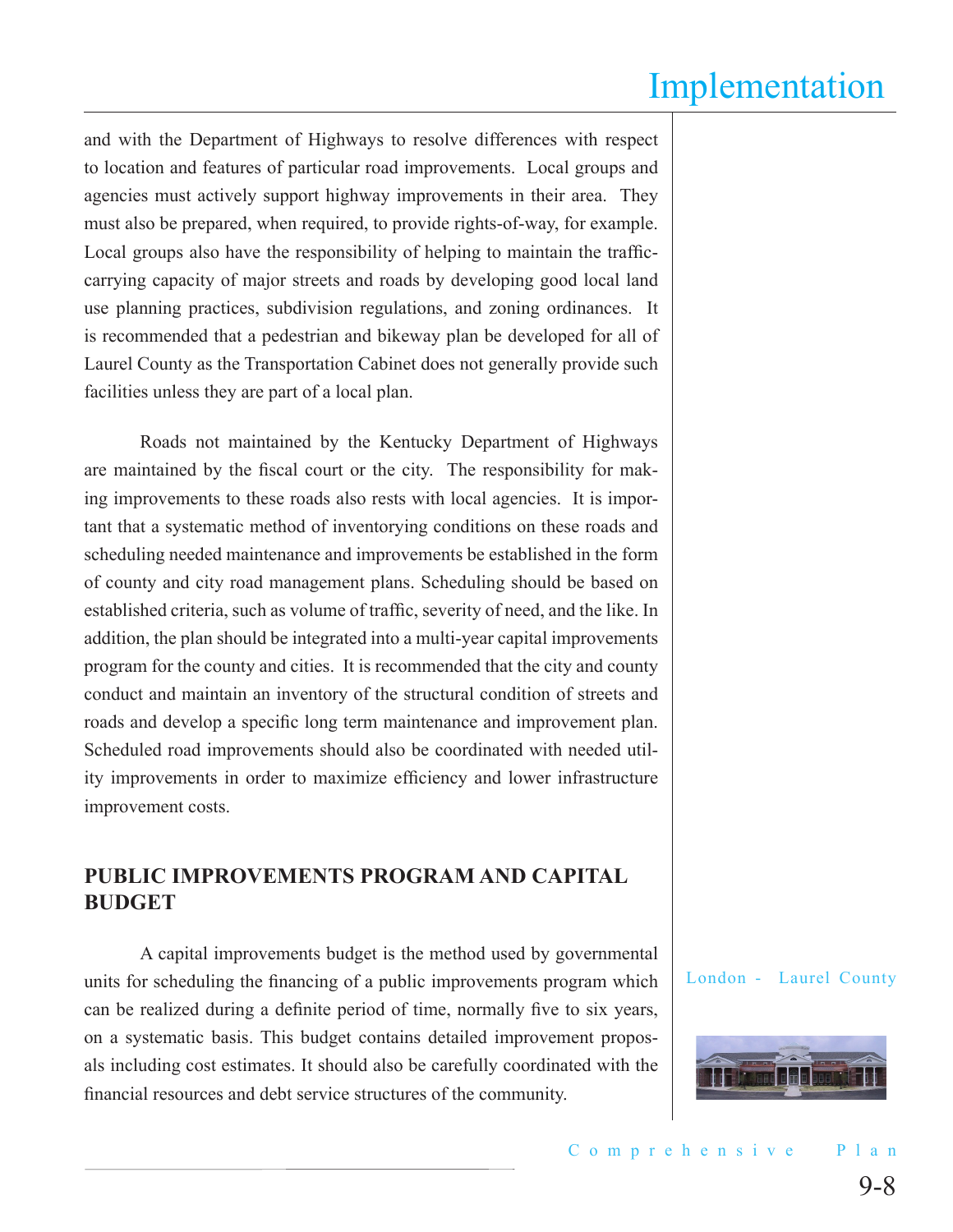The first year of a capital budget should be adopted by the governing body as a part of its annual budget. The capital budget should be reviewed annually and extended for one year with the nearest year being adopted as the current annual budget.

## **PUBLIC PARTICIPATION**

Community acceptance and cooperation is essential to the success of public programs, policies and implementation of the comprehensive plan. The ideas and support of local civic clubs, neighborhood groups and community clubs, private citizens, business and industrial leaders should be utilized in the development of plans, policies and programs. A large part of achieving successful citizen participation is through a public education program designed to permit a two way flow of information between the citizens and the planning commission, county, and city. Methods for increasing public education on various issues include newspaper articles, web sites, newsletters, open houses and the ample provision of public forums on important issues. Experience has shown that such a public information program provides a valuable sounding board from which valid suggestions and criticisms usually result.

Another method of increasing public participation is to appoint advisory committees to consider various public projects. However, in order to be effective, such committees should represent a wide range of citizens and variety community interests. Diverse committees often produce innovative ideas, approaches and methods to achieve community goals.

### **LAND ACQUISITION**

One means of implementing a comprehensive plan is the acquisition of land rights. This may involve advance acquisition or options on land for use in the future, or acquisition of easements for use of certain features of land. Advance acquisition and options are presently most commonly used for industrial sites, but may also be used for future roads, school sites, parks and prime farmlands. Easements are commonly used for utilities and roads, but